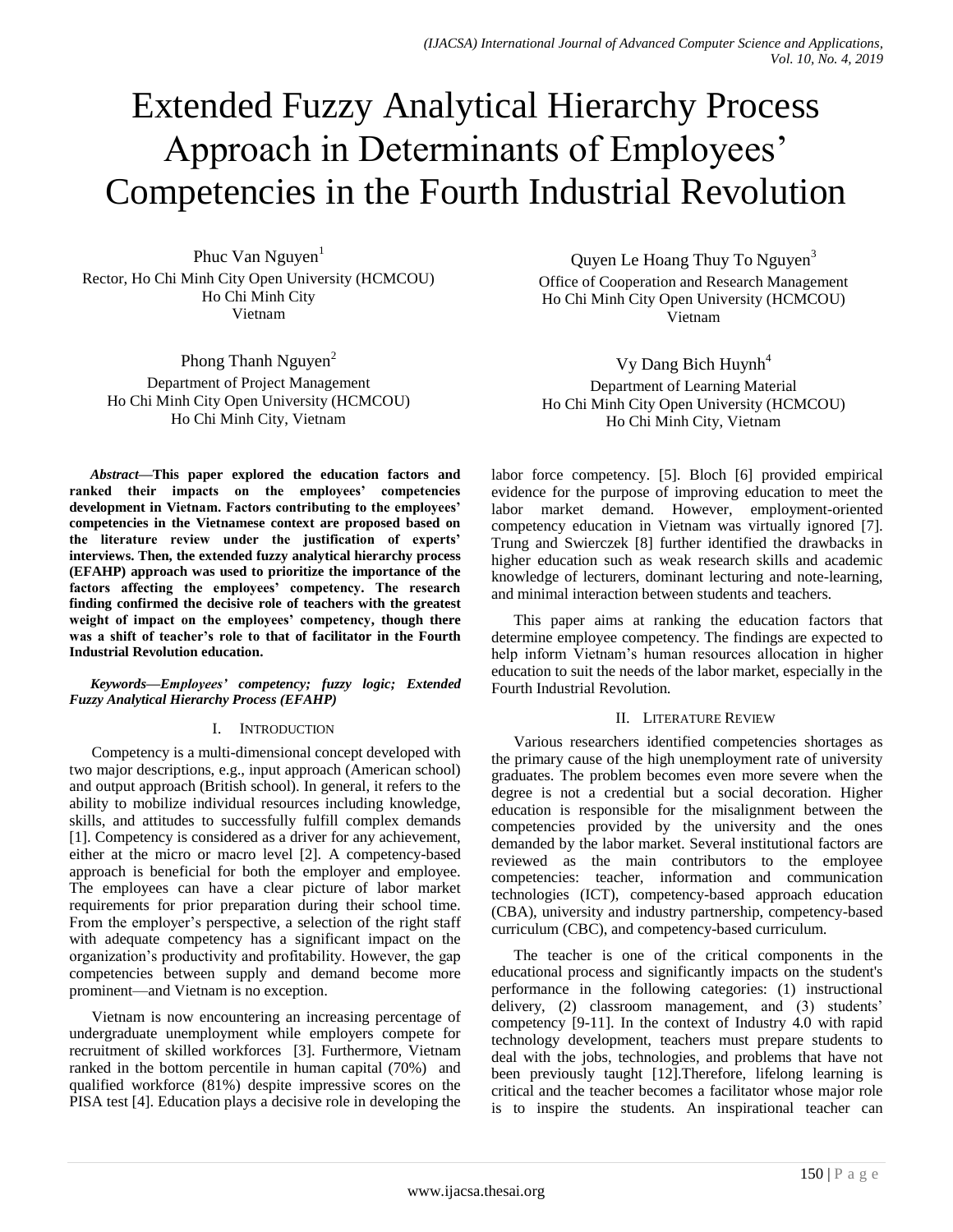encourage students' learning interest, motivate them to fulfill tasks they never thought that they could do, and encourage them to be creative in planning and organization of activities. This leads to their competency improvement [13, 14]. According to Hattie [15], the lesson mastery of students increased 17% with the teacher as a facilitator compared to 4% when instruction is student-centered. As a result, better employee competency can be found in the setting where the teacher actively guides the study method instead of merely transmitting the lesson content. Teachers also play an important role in managing a class; this role was ranked as one of the top five factors contributing to student achievement and positive attitudes. In fact, Oliver, et al. [11] found a reduction of 22% negative behavior in classrooms systematically managed by the teacher.

Various studies considered the role of ICT in improving learning outcomes and subsequently learners' competency by providing them the tool for lifelong learning [16-18]. In fact, it is an essential educational resource in the context of Industry 4.0 for both teachers and students. With ICT, the traditional teacher's role in knowledge delivery is challenged. Thus, the facilitator role should be directed. In addition, teachers can understand and address students' different learning styles thanks to the support of ICT. The learning process can be customized to adapt to each individual characteristics. Also, distance learning is allowed, thus maximizing the learner's performance. Soparat, et al. [19] found that five key competencies of students, including communication, critical thinking, problem-solving, life skill and technological applications, can be developed with the use of ICT in education. In summary, ICT is valuable for competency development by supporting online collaboration, networking, differentiation and customization [20].

Competency-based approach education **(**CBA) is considered as an innovation in higher education because it awards students credits based on competency rather than time spent in class. It clearly indicates the required competencies mastered by learners. As a result, students have opportunities to decide their learning process and either shorten or lengthen the time to complete a degree. Also, students know well the gap between what they know and what they are able to do. With this approach, rigid lesson plans and conveyed content are not a primary focus. Desired outcomes should be defined before preparing the course content. The learners are expected to achieve capacity for actions as a result of mobilizing all resources [21]. Therefore, the ability to apply mastered class knowledge to the working environment is assessed instead of just theoretical knowledge. CBA is found as a solution to mismatching between a professional's education and labor market requirements [20]. However, the credibility of CBA greatly depends on assessment quality [22].

According to Guimón [23], skills development for students is one of the benefits of academia and industry collaboration. Slotte and Tynjälä [24] found a significant improvement in workforce professionals from this partnership. Nowadays, a growing competency gap between education and market demand has pushed the exchange between university and industry. The curriculum development process is evidence of the advantage of firm and university linkage [25]. Under the circumstances of technology development in the economy, education providers may successfully train the workforce if they closely align the curriculum in accordance with industry feedback. The contribution of industry to curriculum improvement can be diversified under various forms. Industry participation on the university academic board, in internships, and via adjunct faculty positions are potential activities provided by the firm to the university to promote student competency [26].

The development of students' core competencies is contemporarily the final goal of a university in designing a curriculum. It can solve the problem of the competency gap between the education and labor market demand once it mirrors the social and economic needs. A practical curriculum also motivates students and helps them realize their knowledge, skill and attitudes. Anastasiu, et al. [27] proposed a competency-based curriculum with three major parts of education including (1) professional courses and apllications, (2) internship and apprenticeship, and (3) soft skills courses and application. The first part of this curriculum aims at providing major knowledge while the two latter ones emphasize the knowledge application together with various skills such as teamwork, organizational culture, project management and entrepreneurship.

## III. RESEARCH METHODOLOGY

Analytical Hierachy Process (AHP), a modern structural analysis method invented by Saaty in 1980, is used to identify the factor weights [28-30]. This method is a combination of both qualitative and quantitative data in a logical hierarchy [31-34]. This method is flexible, visual, and helpful in criteria conflict-solving and for complex multi-criteria issues [35, 36]. As a result, the subjective and prejudiced attitude toward decision-making is alleviated [37, 38].The main contribution of the fuzzy set theory is the ability to express ambiguous data [39]. The fuzzy theory also allows mathematical operators and programmers to apply to the fuzzy domain [40]. Fuzzy set theory consists of a special set of mathematical tools that are particularly suited to handle incomplete information or the ambiguity of object classes or situations in the most flexible way [41]. The steps of the extended fuzzy analytic hiearchy process method (EFAHP) are as follows [28, 41-45]:

Let  $X = \{x_1, x_2, \ldots, x_n\}$  be an object set, and  $U = \{u_1, u_2, \ldots, u_n\}$  $u_m$ } be a objective set. Then, the *m* extent analysis values for each  $i^{\text{th}}$  object for *m* goals are obtained and shown as follows [46-49]:

$$
\tilde{M}_{si}^j
$$
 where  $i = 1, 2, ..., n; j = 1, 2, ..., m$ 

All the  $\tilde{M}_{N}^{j}$  are triangular fuzzy numbers (TFNs).

Step 1: Obtain priority weights

The value of fuzzy synthetic extent on the  $i<sup>th</sup>$  object is represented as Duru, et al. [50], [51]:

$$
S_i = \left(\sum_{i=1}^m l_i, \sum_{i=1}^m m_i, \sum_{i=1}^m u_i\right) \otimes \left(\frac{1}{\sum_{i=1}^n u_i}, \frac{1}{\sum_{i=1}^n m_i}, \frac{1}{\sum_{i=1}^n l_i}\right)
$$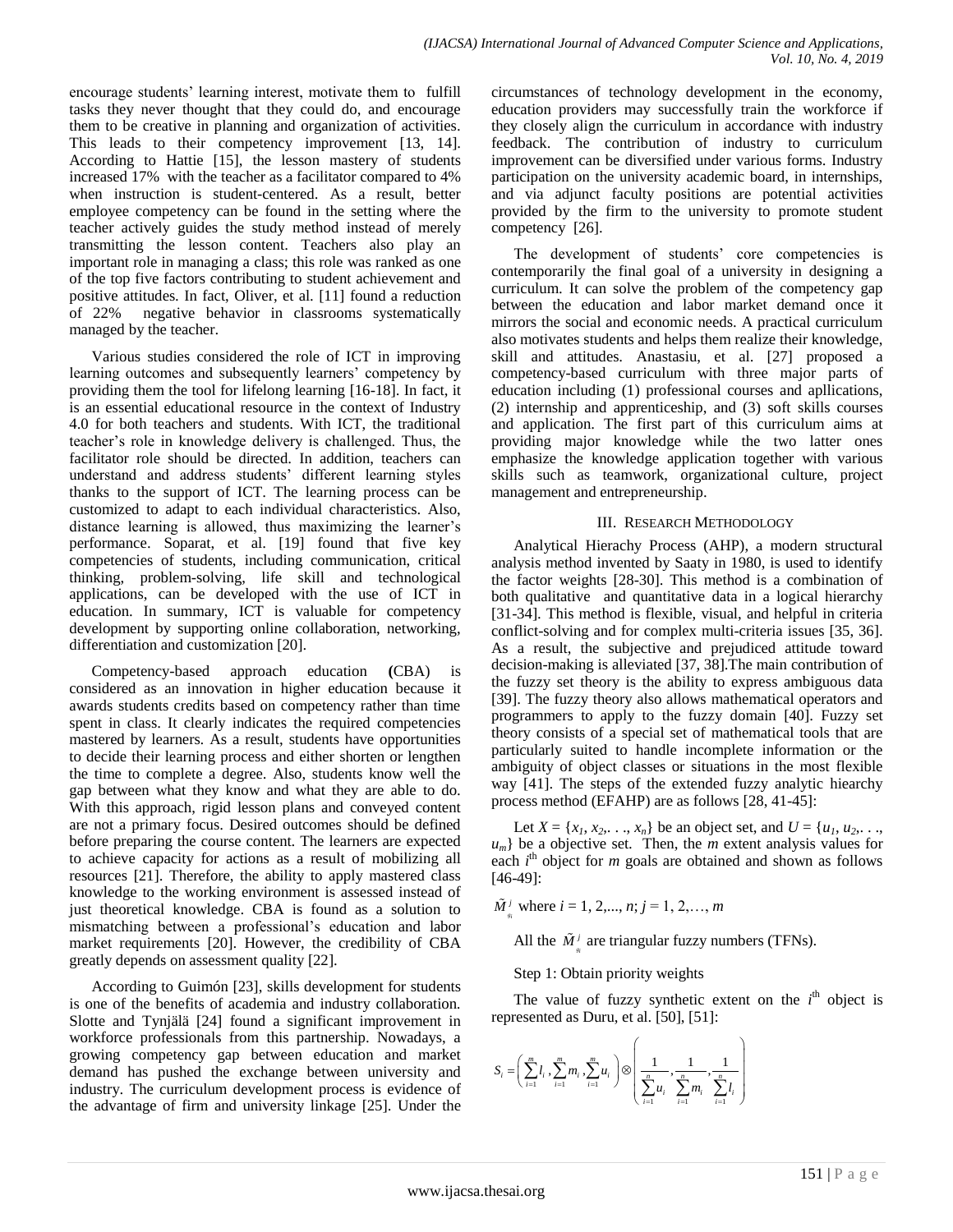Step 2: Comparing degrees of possibility

The degree of possibility of  $M_2 = (l_2, m_2, u_2) \ge M_1 = (l_1, m_1,$  $u_1$  is defined as  $V(M_2 \geq M_1)$  and can be equivalently expressed as follows [52]:

$$
V(M_2 \ge M_1) = \text{hgt}(M_1 \cap M_2) = \mu_{M_2}(d)
$$

$$
= \begin{cases} 1 & \text{if } m_2 \ge m_1 \\ 0 & \text{if } 1_1 \ge u_2 \\ \frac{l_1 - u_2}{(m_2 - u_2) - (m_1 - l_1)} & \text{otherwise} \end{cases}
$$

where *d* is the ordinate of the highest intersection point *D* between  $\mu_{M_1}$  and  $\mu_{M_2}$ , as shown in Fig. 1.

### Step 3: Obtaining the weight vector

The degree possibility for a convex fuzzy number to be greater than *k* convex fuzzy numbers  $M_i$  ( $i = 1,2,..., k$ ) can be defined by Duru, et al. [50]:

 $V(M \ge M_1, M_2, \ldots, M_k) = V[(M \ge M_1) \text{ and } (M \ge M_2) \text{ and } \ldots]$ 

$$
(M \ge M_k)
$$
] = min  $V(M \ge M_i)$ ,  $i = 1, 2, ..., k$ .

Assume that

 $d'(A_i) = \min V(S_i \geq S_k)$ 

for 
$$
k = 1, 2, ..., n; k \neq i
$$
.

Then, the weight vector is given by:

$$
W' = (d'(A_1), d'(A_2), ..., d'(A_n))^T
$$

where  $A_i$  ( $i = 1, 2, \ldots, n$ ) are *n* elements.

Step 4: Calculate the normalized weight vector

Via normalization, the normalized weight vectors are:

 $W = (d(A_1), d(A_2), ..., d(A_n))^T$ 

W is a nonfuzzy number.

Step 5. Ranking of the factors

After getting the weights of the factors, the ranking of all factors is determined.



Fig. 1. The Intersection between M1 and M2.

#### IV. RESULTS AND DISCUSSION

In general, the factors which determine employees' competency in Vietnam were developed with a combination of both literature review and expert interviews by using the extended fuzzy analytic hierarchy process (EFAHP) technique. The ranking of factors influencing on the employees' competency are in Table I.

Vietnam is a country governed by Confucian philosophy in the teacher-student relationship. The teacher's role is evaluated as the most significant factor in the student's competency. Traditionally, the teacher was the tank of knowledge. Nowadays, knowledge is a lifelong learning process. Therefore, a great teacher is the one who can inspire the lifelong learner. The research findings do confirm the theory and provide empirical evidence on the role of the teacher. It is the first target for policy intervention to improve students' competencies. In order to reach the goal, guidelines and tools are two important contributors. The teacher can be considered as a guideline while ICT is a tool for students to realize their goals. The authors found that ICT is a driver for the adoption of e-learning in Vietnam, which is also a means of lifelong learning. Therefore, it is ranked second among the determinants of employees' competency.

The collaboration between university and industry is not so strong in Vietnam. It has caused a major bottleneck to obtaining a skilled workforce. Knowledge cannot be transformed to competency without practice. Therefore, a process should be established to get firms involved in education such as curriculum development, internship, and joint supervision of Ph.D students to conduct research. This also leads to a change to the Competency-Based Approach from traditional Content-Based Approach. The research findings also revealed a lesser role of the curriculum in employee competency in the context of the Fourth Industrial Revolution. The gap between employees' competency and market demand will only widen with technology changes. According to Lin [53], about 9% of world jobs in 2030 will be in new occupations. Transdisciplinary curricula have to be prepared to tackle the global change. Therefore, the education curriculum should be geared toward training students how to learn instead of what to learn and thus flexibly equip them with sufficient competency for future jobs [54].

TABLE I. RANKING OF FACTORS INFLUENCING ON THE EMPLOYEES' COMPETENCY MODEL

| <b>Factors</b>                                   | Rank |
|--------------------------------------------------|------|
| Teacher                                          |      |
| University and industry partnership              | 3    |
| Competency-based curriculum                      | 5    |
| Competency-based approach education (CBA)        | 4    |
| Information and communication technologies (ICT) |      |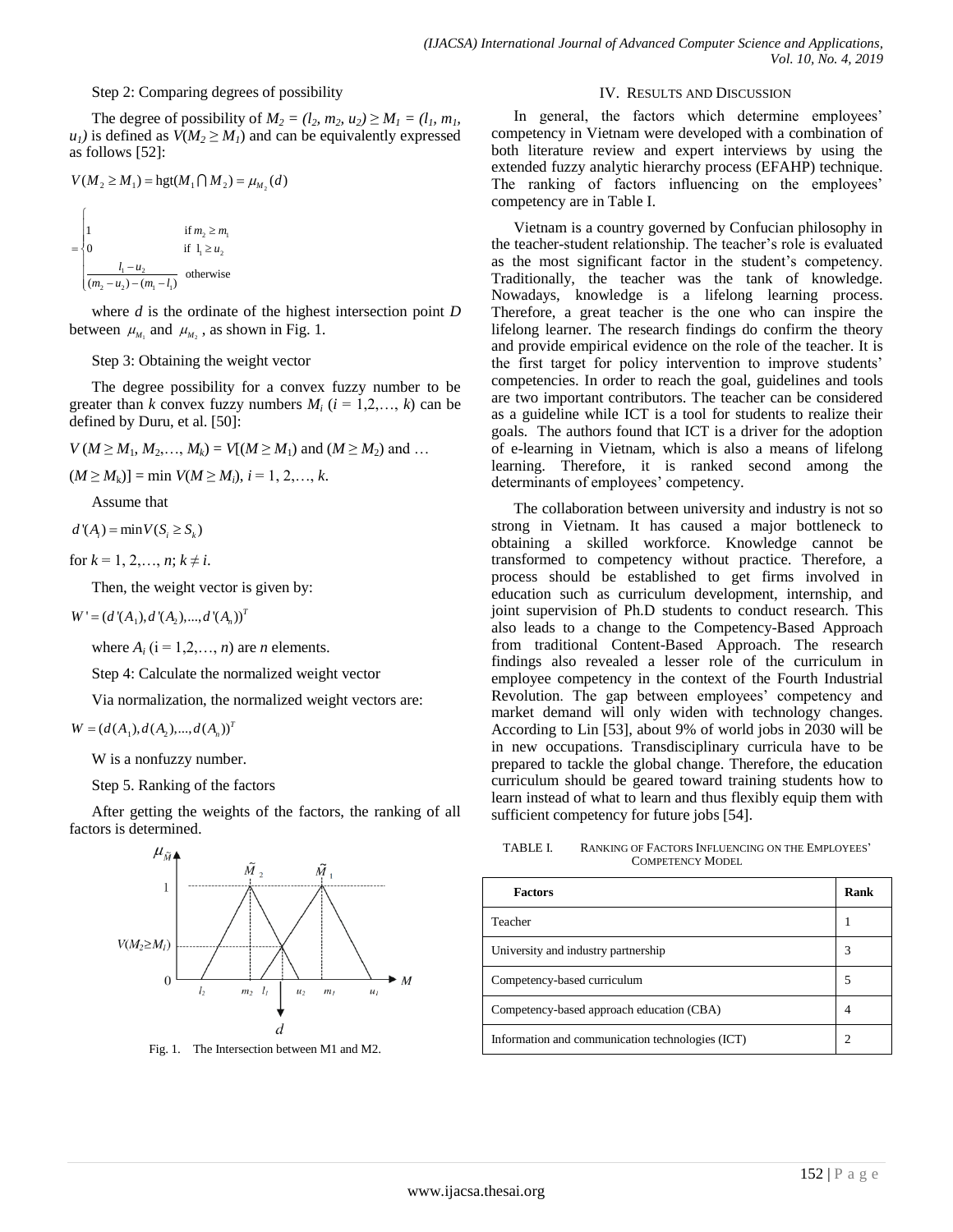#### V. CONCLUSION

This paper analyzed the contribution of each educational factor to employee competency by using the extended fuzzy analytic hierarchy process (EFAHP) technique. The findings confirmed the teacher's role, even in the context of the Fourth Industrial Revolution. Moreover, the finding found that method is more important than content. In the technology-driven economy, learners should be trained in methodology in order to quickly adapt to labor market demand. In addition, education should be treated and tailored to the markets' need in order to maximize the work benefit from individuals' competences. Educational factors should be well implemented in order to have a positive effect on employees' competency.

#### ACKNOWLEDGMENT

The authors gratefully acknowledge the Ho Chi Minh City Peoples Committee and Ho Chi Minh City Open University, Vietnam for supporting this research.

#### **REFERENCES**

- [1] D. S. Rychen and L. H. Salganik, Key competencies for a successful life and well-functioning society. Hogrefe Publishing, 2003.
- [2] D. C. McClelland, "Testing for competence rather than for" intelligence."," American psychologist, vol. 28, no. 1, p. 1, 1973.
- [3] C. Bodewig and R. Badiani-Magnusson, Skilling up Vietnam: Preparing the workforce for a modern market economy. The World Bank, 2014.
- [4] WEF, "Readiness for the Future of Production Report 2018," in "World Economic Forum's System Initiative on Shaping the Future of Production," 2018.
- [5] S. Alainati, S. Alshawi, and W. Al-Karaghouli, "The effect of education and training on competency," 2010.
- [6] M. Bloch, "Situated learning: Legitimate peripheral participation," Man, vol. 29, no. 2, pp. 487-489, 1994.
- [7] D. Oliver, "The US Community College Model and Vietnam's Higher Education System," 2002.
- [8] T. Q. Trung and F. W. Swierczek, "Skills development in higher education in Vietnam," Asia Pacific Business Review, vol. 15, no. 4, pp. 565-586, 2009.
- [9] I. Arnold, "John Hattie: Visible learning: A synthesis of over 800 metaanalyses relating to achievement," International Review of Education, journal article vol. 57, no. 1, p. 219, May 02 2011.
- [10] C. M. Evertson and C. S. Weinstein, Handbook of classroom management: Research, practice, and contemporary issues. Routledge, 2013.
- [11] R. M. Oliver, J. H. Wehby, and D. J. Reschly, "Teacher classroom management practices: Effects on disruptive or aggressive student behavior," Society for Research on Educational Effectiveness, 2011.
- [12] T. A. Nguyen, P. T. Nguyen, and V. Peansupap, "Explaining model for supervisor's behavior on safety action based on their perceptions," ARPN Journal of Engineering and Applied Sciences, Article vol. 10, no. 20, pp. 9562-9572, 2015.
- [13] J. Cornelius-White, "Learner-centered teacher-student relationships are effective: A meta-analysis," Review of educational research, vol. 77, no. 1, pp. 113-143, 2007.
- [14] P. Van Nguyen, P. T. Nguyen, V. D. B. Huynh, and Q. L. H. T. T. Nguyen, "Critical factors affecting the happiness: A Vietnamese perspective," International Journal of Economic Research, Article vol. 14, no. 4, pp. 145-152, 2017.
- [15] J. Hattie, Visible learning: A synthesis of over 800 meta-analyses relating to achievement. routledge, 2008.
- [16] F. O. Pineida, "Competencies for the 21st century: integrating ICT to life, school and economical development," Procedia-Social and Behavioral Sciences, vol. 28, pp. 54-57, 2011.
- [17] P. T. Nguyen et al., "Construction project quality management using building information modeling 360 field," International Journal of Advanced Computer Science and Applications, Article vol. 9, no. 10, pp. 228-233, 2018.
- [18] P. T. Nguyen, T. A. Nguyen, Q. L. H. T. T. Nguyen, and V. D. B. Huynh, "Application of SWOT for construction company quality management using building information modelling," Journal of Mechanics of Continua and Mathematical Sciences, vol. 13, no. 05, pp. 25-33, 2018.
- [19] S. Soparat, S. R. Arnold, and S. Klaysom, "The development of Thai learners' key competencies by project-based learning using ICT," International Journal of Research in Education and Science, vol. 1, no. 1, pp. 11-22, 2015.
- [20] O. Gavrishina and Y. Zaharov, "Competency-Based Approach in Training Mathematicians: Challenges of Time," Procedia-Social and Behavioral Sciences, vol. 214, pp. 212-221, 2015.
- [21] N. Hirtt, "L'approche par compétences: une mystification pédagogique," L'école démocratique, vol. 39, pp. 1-34, 2009.
- [22] K. L. McClarty and M. N. Gaertner, "Measuring mastery: Best practices for assessment in competency-based education," AEI Series on Competency-Based Higher Education, 2015.
- [23] J. Guimón, "Promoting university-industry collaboration in developing countries," World Bank, vol. 3, 2013.
- [24] V. Slotte and P. Tynjälä, "Industry–university collaboration for continuing professional development," Journal of Education and Work, vol. 16, no. 4, pp. 445-464, 2003.
- [25] P. Matkovic, P. Tumbas, M. Sakal, and V. Pavlicevic, "Curriculum Development Process Redesign Based on University-Industry Cooperation," in Proceedings of the 6th International Conference on Education and New Learning Technologies (EDULEARN), 2014, pp. 4113-4123.
- [26] M. Perkmann and K. Walsh, "University–industry relationships and open innovation: Towards a research agenda," International Journal of Management Reviews, vol. 9, no. 4, pp. 259-280, 2007.
- [27] L. Anastasiu, A. Anastasiu, M. Dumitran, C. Crizboi, A. Holmaghi, and M. Roman, "How to Align the University Curricula with the Market Demands by Developing Employability Skills in the Civil Engineering Sector," Education Sciences, vol. 7, no. 3, p. 74, 2017.
- [28] V. D. B. Huynh, P. V. Nguyen, Q. L. H. T. T. Nguyen, and P. T. Nguyen, "Application of Fuzzy Analytical Hierarchy Process based on Geometric Mean Method to Prioritize Social Capital Network Indicators," International Journal of Advanced Computer Science and Applications, vol. 9, no. 12, pp. 182-186, 2018.
- [29] C. Meidiana, I. D. Nurfitriya, and K. E. Sari, "Multi-criteria evaluation for determination of anaerobic di-gester location in rural area," International Journal of Recent Technology and Engineering, Article vol. 7, no. 4, pp. 153-157, 2018.
- [30] V. D. B. Huynh, P. Van Nguyen, Q. H. T. T. Nguyen, and P. T. Nguyen, "Application of Fuzzy Analytical Hierarchy Process based on Geometric Mean Method to prioritize social capital network indicators," International Journal of Advanced Computer Science and Applications, Article vol. 9, no. 12, pp. 182-186, 2018.
- [31] P. Choudhary and U. Singh, "Ranking terrorist organizations network in India using combined Sna-Ahp approach," International Journal of Recent Technology and Engineering, Article vol. 7, no. 4, pp. 168-172, 2018.
- [32] P. Van Nguyen, P. T. Nguyen, Q. L. H. Thuy, T. Nguyen, and V. D. B. Huynh, "Calculating Weights of Social Capital Index Using Analytic Hierarchy Process," International Journal of Economics and Financial Issues, vol. 6, no. 3, pp. 1189-1193, 2016.
- [33] P. Van Nguyen, P. T. Nguyen, Q. L. H. T. T. Nguyen, and V. D. B. Huynh, "Calculating weights of social capital index using analytic hierarchy process," International Journal of Economics and Financial Issues, Article vol. 6, no. 3, pp. 1189-1193, 2016.
- [34] D. L. Luong, D. H. Tran, and P. T. Nguyen, "Optimizing multi-mode time-cost-quality trade-off of construction project using opposition multiple objective difference evolution," International Journal of Construction Management, Article in Press 2018.